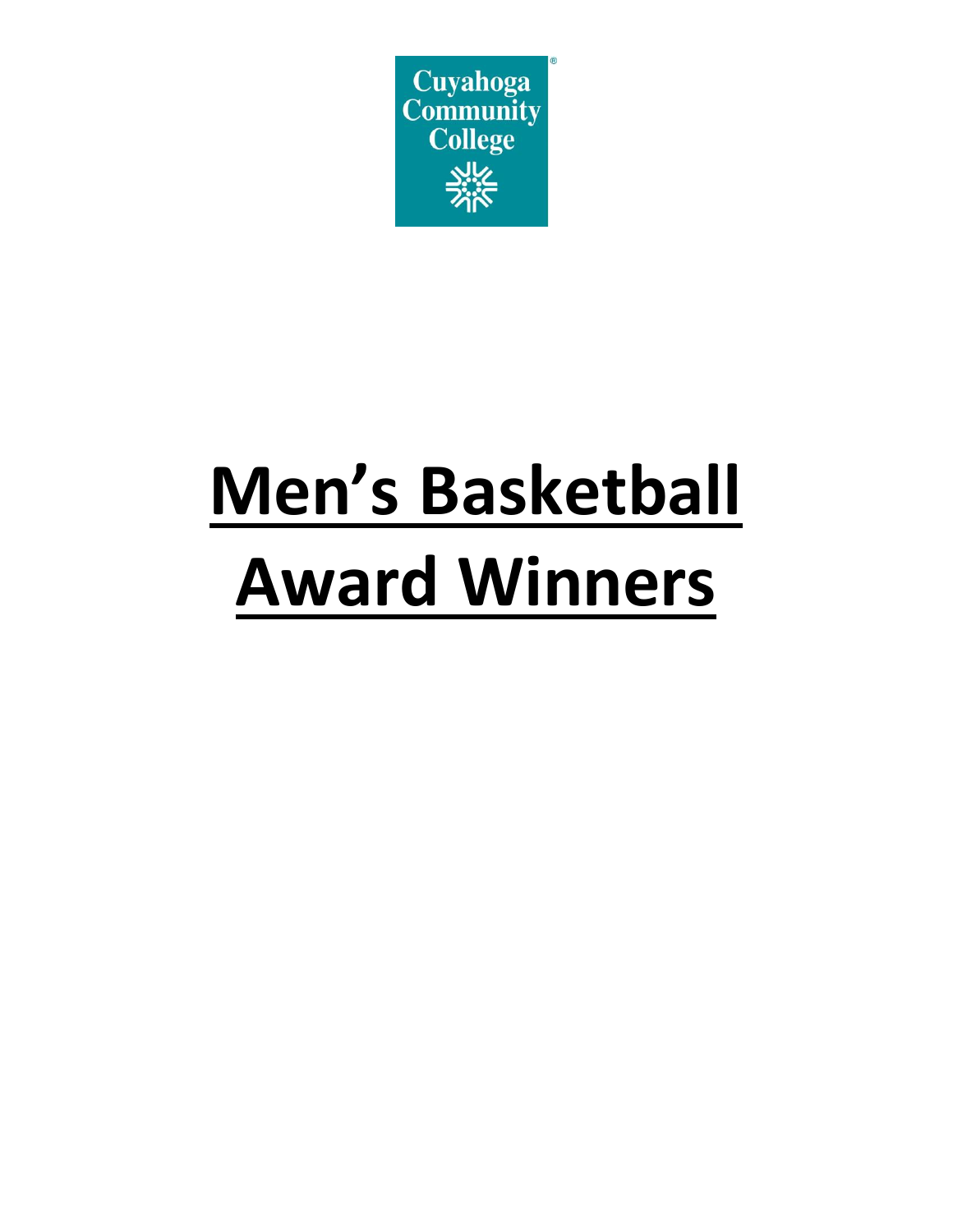

# **NJCAA DI/DIIAll-Americans**

| • James Anderson Jr. | $3rd$ Team                     | (2019) | (DII) |
|----------------------|--------------------------------|--------|-------|
| • Quintin Dove       | Consensus 1 <sup>st</sup> Team | (2018) | (DII) |
| • Darrell Harris     | Consensus 1 <sup>st</sup> Team | (2005) | (DII) |
| • Cortez Brown       | $3RD$ Team                     | (1974) | (DI)  |
| • James Nixon        | <b>Honorable Mention</b>       | (1972) | (DI)  |

## **NJCAA DII National Championship Tournament MVP**

**Grant Urbanski** (2004)

## **NJCAA DII National Championship All-Tournament Team**

| • Quintin Dove   | (2018) |
|------------------|--------|
| • Darrell Harris | (2005) |
| • Grant Urbanski | (2004) |
| • Michael Duncan | (2004) |

### **NJCAA DII All-Region XIIHonors**

| • Dorian Crutcher    | $1st$ Team                    | (2020) |
|----------------------|-------------------------------|--------|
| • James Graham       | $1st$ Team                    | (2020) |
| • James Anderson Jr. | $1st$ Team                    | (2019) |
| • James Graham       | $1st$ Team                    | (2019) |
| • Quintin Dove       | $1st$ Team/Player of the Year | (2018) |
| • Quintin Dove       | $1st$ Team                    | (2017) |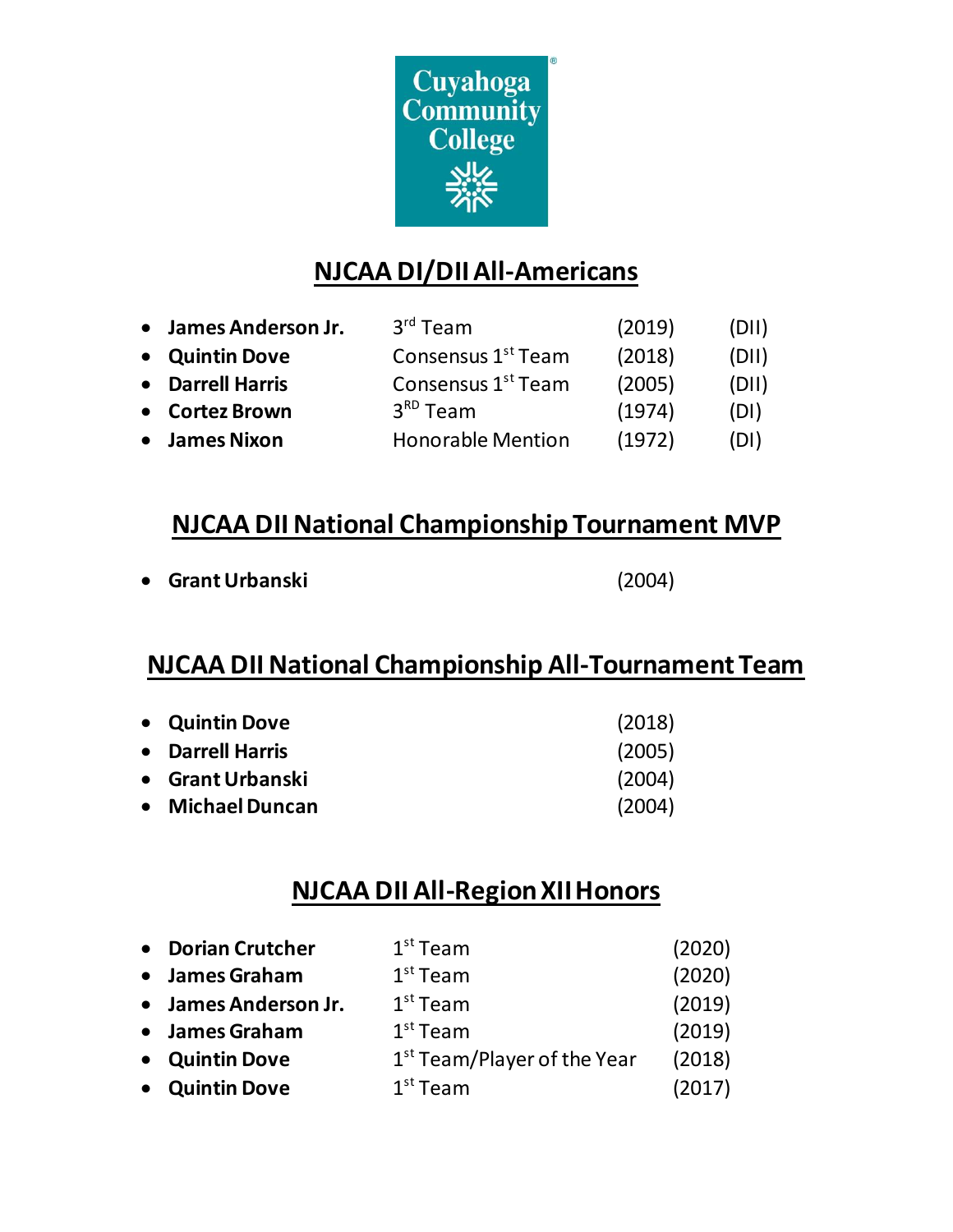

#### **NJCAA DII All-Region XII Honors (Continued)**

|           | <b>Devon Robinson</b>    | $1st$ Team                              | (2018) |
|-----------|--------------------------|-----------------------------------------|--------|
| $\bullet$ | <b>Devon Robinson</b>    | $1st$ Team                              | (2017) |
|           | <b>Kash Blackwell</b>    | $1st$ Team                              | (2016) |
| $\bullet$ | <b>Robert Fomby</b>      | $1st$ Team                              | (2015) |
| $\bullet$ | <b>Josh Reagan</b>       | $1st$ Team                              | (2013) |
| $\bullet$ | <b>David Goodwater</b>   | $1st$ Team                              | (2011) |
| $\bullet$ | <b>Darren Jones</b>      | $1st$ Team                              | (2006) |
|           | <b>Darrell Harris</b>    | $1st$ Team                              | (2005) |
|           | <b>Grant Urbanski</b>    | $1st$ Team                              | (2005) |
| $\bullet$ | <b>Marvin Rashad Jr.</b> | $1st$ Team                              | (2001) |
| $\bullet$ | <b>Bayetta Harper</b>    | $1st$ Team                              | (1996) |
| $\bullet$ | <b>Bayetta Harper</b>    | $1st$ Team                              | (1995) |
|           | <b>Chris Boone</b>       | $1st$ Team                              | (1991) |
|           | <b>Marcus Whitfield</b>  | $1st$ Team                              | (1991) |
| $\bullet$ | <b>Marcus Whitfield</b>  | $1st$ Team                              | (1990) |
|           | <b>Cortez Brown</b>      | 1 <sup>st</sup> Team/Player of the Year | (1975) |
|           | <b>Cortez Brown</b>      | $1st$ Team                              | (1974) |

# **NJCAA DII RegionXII District 12 All-Tournament Team**

|           | <b>Quintin Dove</b>     | <b>MVP</b> | (2018) |
|-----------|-------------------------|------------|--------|
| $\bullet$ | <b>Kash Blackwell</b>   |            | (2016) |
|           | Rico Jones Jr.          |            | (2016) |
| $\bullet$ | <b>Darrell Harris</b>   |            | (2005) |
| $\bullet$ | <b>Grant Urbanski</b>   |            | (2005) |
| $\bullet$ | <b>Michael Melton</b>   |            | (2005) |
| $\bullet$ | <b>Marcus Whitfield</b> |            | (1991) |
| $\bullet$ | <b>Marcus Whitfield</b> |            | (1990) |
|           | <b>Cortez Brown</b>     | <b>MVP</b> | (1975) |
|           | <b>Cortez Brown</b>     | <b>MVP</b> | (1974) |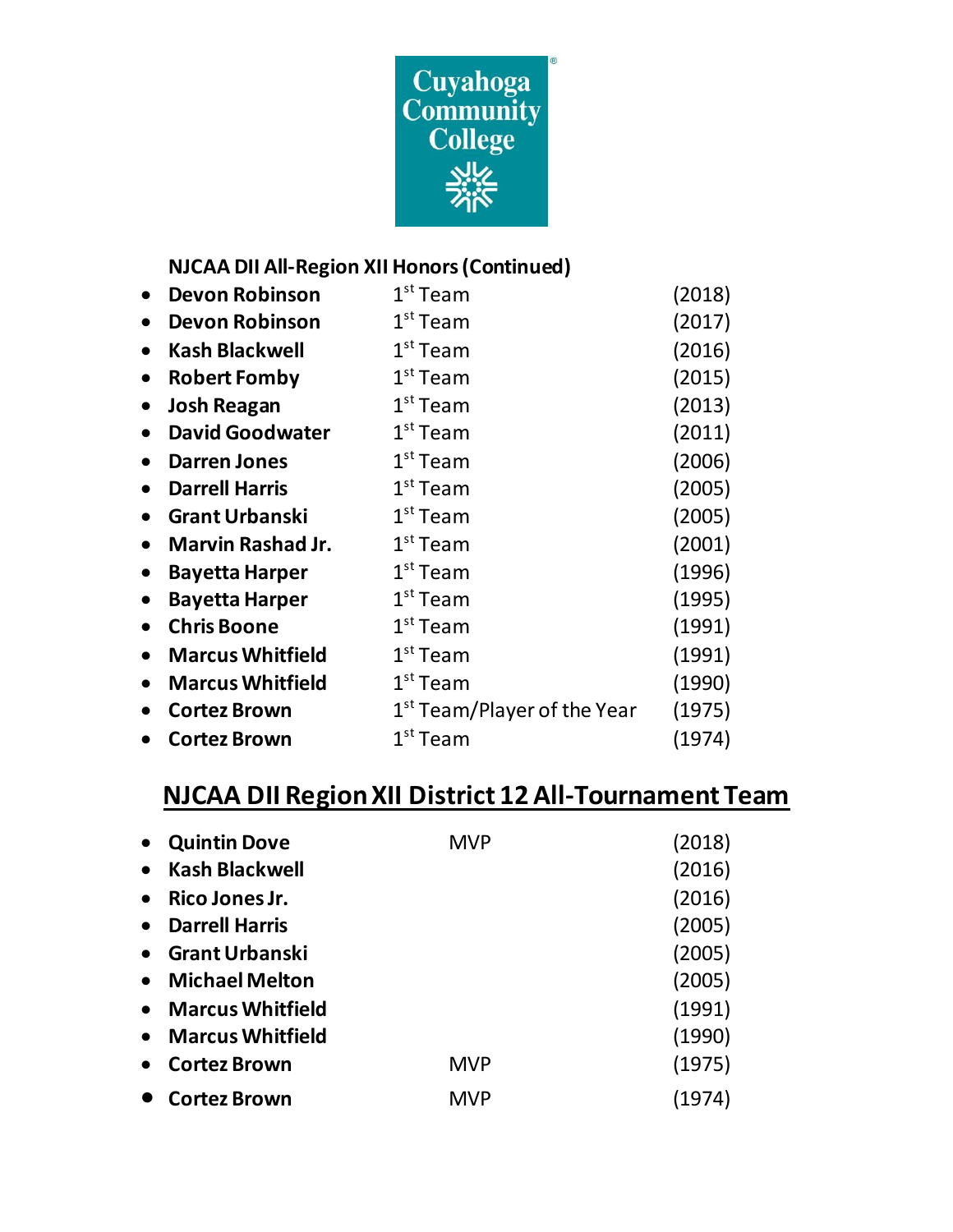

# **OCCAC All-Conference Honors**

| <b>Dorian Crutcher</b>                  | $1st$ Team                    | (2020) |
|-----------------------------------------|-------------------------------|--------|
| <b>James Graham</b><br>$\bullet$        | $1st$ Team                    | (2020) |
| <b>James Graham</b><br>$\bullet$        | 2 <sup>nd</sup> Runner-Up POY | (2020) |
| <b>Tyrek Battle-Holley</b>              | <b>All-Defensive Team</b>     | (2020) |
| <b>Tyrek Battle-Holley</b><br>$\bullet$ | <b>Honorable Mention</b>      | (2020) |
| <b>Vincent Smalls</b>                   | <b>Honorable Mention</b>      | (2020) |
| <b>James Anderson Jr.</b><br>$\bullet$  | $1st$ Team                    | (2019) |
| James Anderson Jr.<br>$\bullet$         | Runner-Up POY                 | (2019) |
| <b>James Graham</b><br>$\bullet$        | All-Freshman Team             | (2019) |
| <b>James Graham</b><br>$\bullet$        | 2nd Team                      | (2019) |
| <b>Josh Bradford</b>                    | <b>Honorable Mention</b>      | (2019) |
| <b>Dyshawn Jackson</b><br>$\bullet$     | <b>All-Defensive Team</b>     | (2019) |
| <b>Quintin Dove</b><br>$\bullet$        | <b>POY</b>                    | (2018) |
| <b>Quintin Dove</b><br>$\bullet$        | $1st$ Team                    | (2018) |
| <b>Quintin Dove</b><br>$\bullet$        | All-Freshman Team             | (2017) |
| <b>Quintin Dove</b><br>$\bullet$        | 2 <sup>nd</sup> Team          | (2017) |
| <b>Devon Robinson</b><br>$\bullet$      | <b>DPOTY</b>                  | (2018) |
| <b>Devon Robinson</b>                   | $1st$ Team                    | (2018) |
| <b>Devon Robinson</b><br>$\bullet$      | Freshman of the Year          | (2017) |
| <b>Devon Robinson</b><br>$\bullet$      | $1st$ Team                    | (2017) |
| <b>Larenz Thurman</b>                   | $2nd$ Team                    | (2018) |
| <b>Vincent Smalls</b><br>$\bullet$      | <b>Honorable Mention</b>      | (2018) |
| <b>Vincent Smalls</b>                   | All-Freshman Team             | (2018) |
| <b>Wade Lowman</b>                      | <b>Honorable Mention</b>      | (2017) |
| <b>Wade Lowman</b><br>$\bullet$         | <b>All-Defensive Team</b>     | (2018) |
| <b>Kash Blackwell</b><br>$\bullet$      | $1st$ Team                    | (2016) |
| Rico Jones Jr.<br>$\bullet$             | 2 <sup>nd</sup> Team          | (2016) |
| <b>Robert Fomby</b>                     | $1st$ Team                    | (2015) |
| <b>Cairo Brown</b><br>$\bullet$         | <b>Honorable Mention</b>      | (2015) |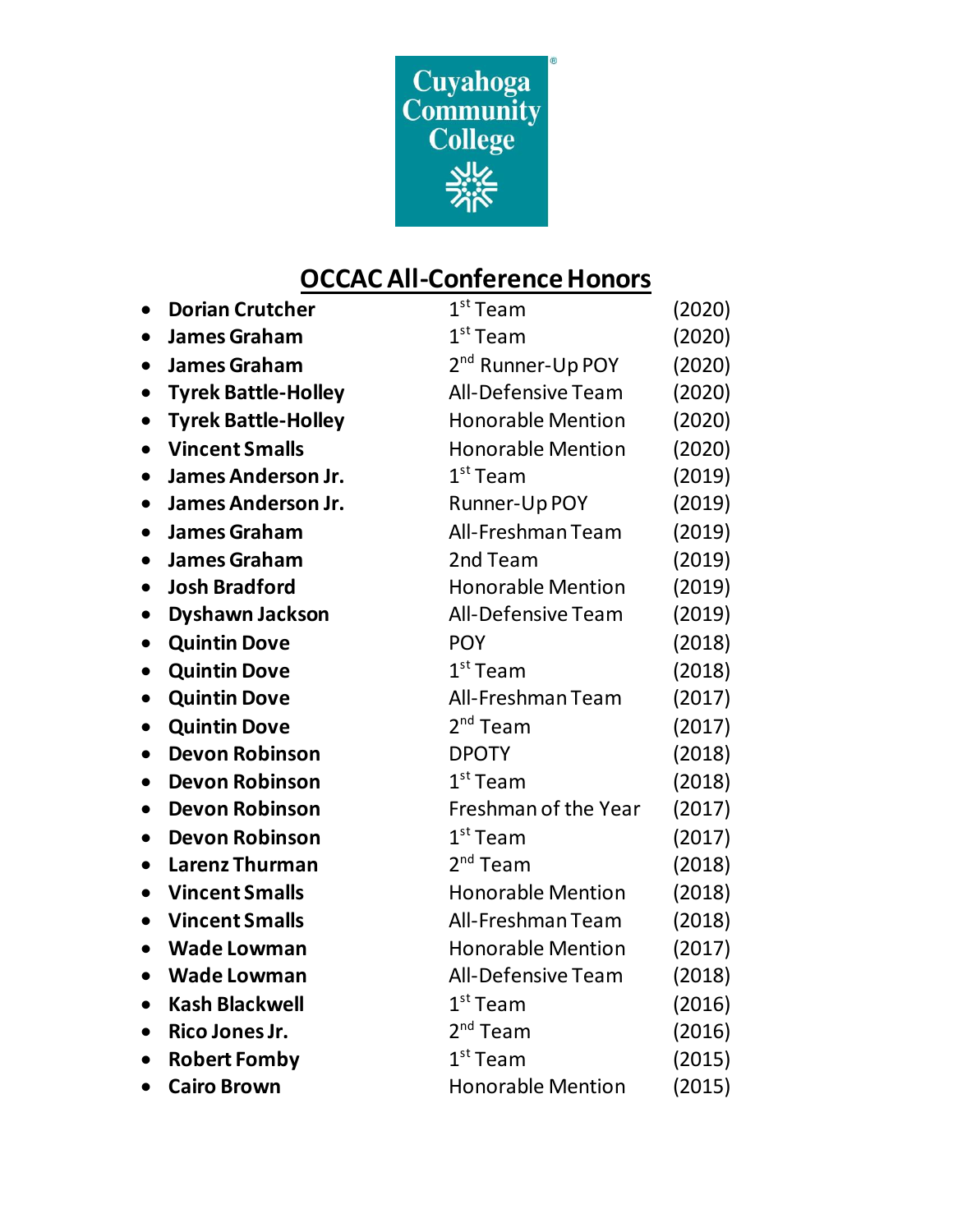

#### **OCCAC All-Conference Honors (Continued)**

| <b>Marquis Jackson</b><br>$\bullet$   | <b>Honorable Mention</b> | (2015) |
|---------------------------------------|--------------------------|--------|
| <b>Aaron Ashley</b>                   | 2 <sup>nd</sup> Team     | (2014) |
| <b>Jahad Fruits</b><br>$\bullet$      | <b>Honorable Mention</b> | (2014) |
| Joshua Reagan<br>$\bullet$            | $1st$ Team               | (2013) |
| <b>Chris Cromity</b>                  | <b>Honorable Mention</b> | (2013) |
| <b>David Goodwater</b>                | $1st$ Team               | (2012) |
| <b>Darrell Robinson</b>               | $2nd$ Team               | (2012) |
| <b>Jameel Brooks</b>                  | <b>Honorable Mention</b> | (2012) |
| <b>Ryan Parks</b>                     | 2 <sup>nd</sup> Team     | (2011) |
| <b>Kenneth Sheffield</b>              | <b>Honorable Mention</b> | (2011) |
| <b>Brandon Smith</b>                  | <b>Honorable Mention</b> | (2009) |
| <b>Martel Brown</b>                   | <b>Honorable Mention</b> | (2009) |
| <b>Darren Jones</b>                   | 1st Team                 | (2006) |
| <b>Grant Urbanski</b>                 | $1st$ Team               | (2005) |
| <b>Darrell Harris</b>                 | $1st$ Team               | (2005) |
| <b>Michael Melton</b><br>$\bullet$    | 2 <sup>nd</sup> Team     | (2005) |
| <b>Michael Duncan</b>                 | $2nd$ Team               | (2004) |
| <b>Marvin Rashad Jr.</b><br>$\bullet$ | $1st$ Team               | (2001) |
| <b>Marvin Rashad Jr.</b><br>$\bullet$ | Newcomer of the Year     | (2001) |
| <b>Brian Kortavich</b><br>$\bullet$   | <b>Honorable Mention</b> | (2001) |
| <b>Fabyen Robinson</b><br>$\bullet$   | <b>Honorable Mention</b> | (2001) |
| <b>Bayetta Harper</b><br>$\bullet$    | $1st$ Team/MVP           | (1996) |
| <b>Bayetta Harper</b><br>$\bullet$    | $1st$ Team               | (1995) |
| <b>Demarkus Nolen</b><br>$\bullet$    | <b>Honorable Mention</b> | (1996) |
| <b>James Moore</b><br>$\bullet$       | <b>Honorable Mention</b> | (1996) |
| <b>Adrian Hills</b>                   | <b>Honorable Mention</b> | (1996) |
| <b>James Grant</b>                    | <b>Honorable Mention</b> | (1995) |
| <b>Chris Davis</b>                    | <b>Honorable Mention</b> | (1995) |
| <b>Chris Boone</b>                    | $1st$ Team               | (1992) |
| <b>Marcus Whitfield</b>               | <b>MVP</b>               | (1991) |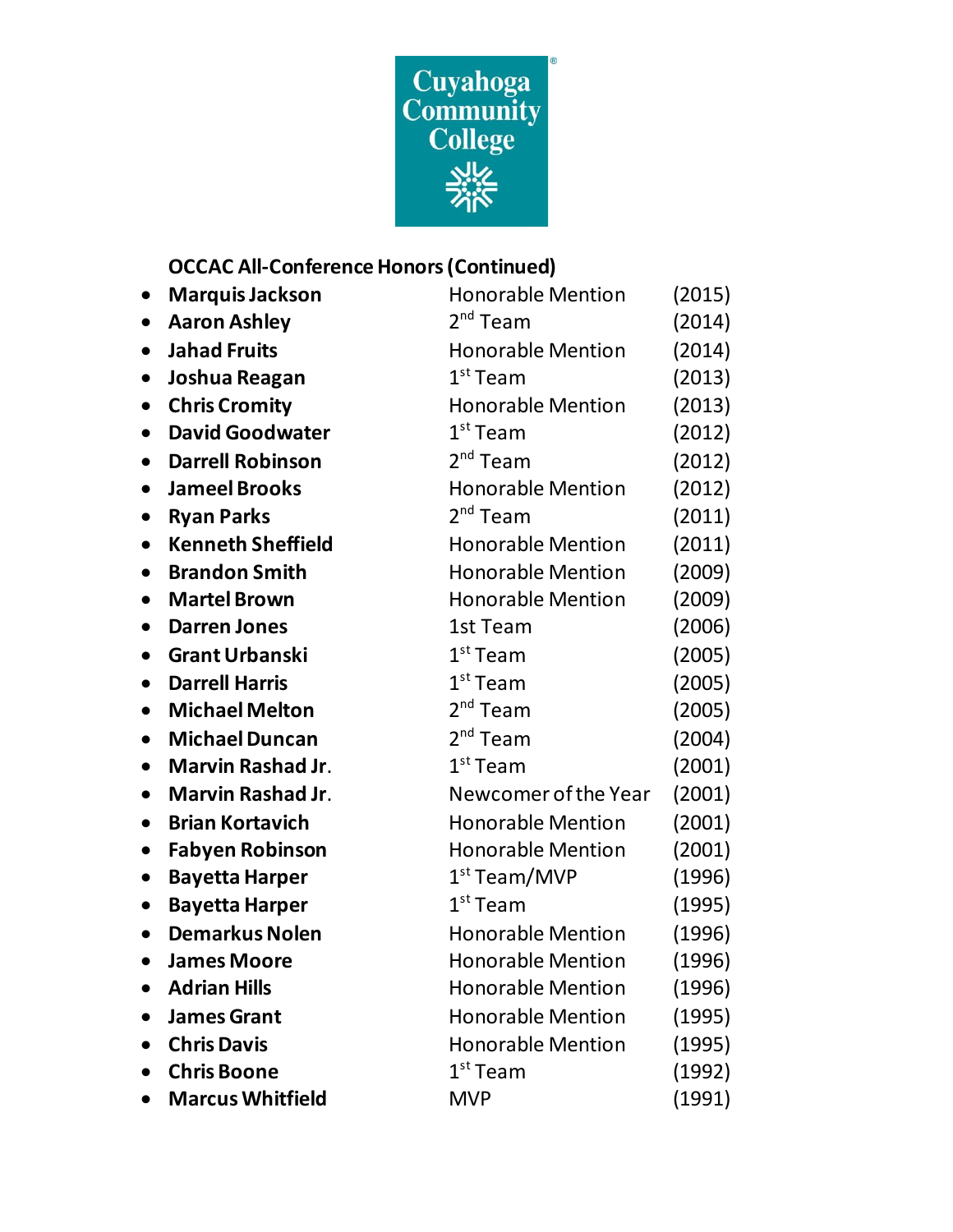

#### **OCCAC All-Conference Honors(Continued)**

| • Marcus Whitfield | $1st$ Team | (1991) |
|--------------------|------------|--------|
| • Marcus Whitfield | <b>MVP</b> | (1990) |
| • Marcus Whitfield | $1st$ Team | (1990) |
| • Cortez Brown     | <b>MVP</b> | (1975) |
| • Cortez Brown     | $1st$ Team | (1975) |
| • Cortez Brown     | <b>MVP</b> | (1974) |
| • Cortez Brown     | $1st$ Team | (1974) |